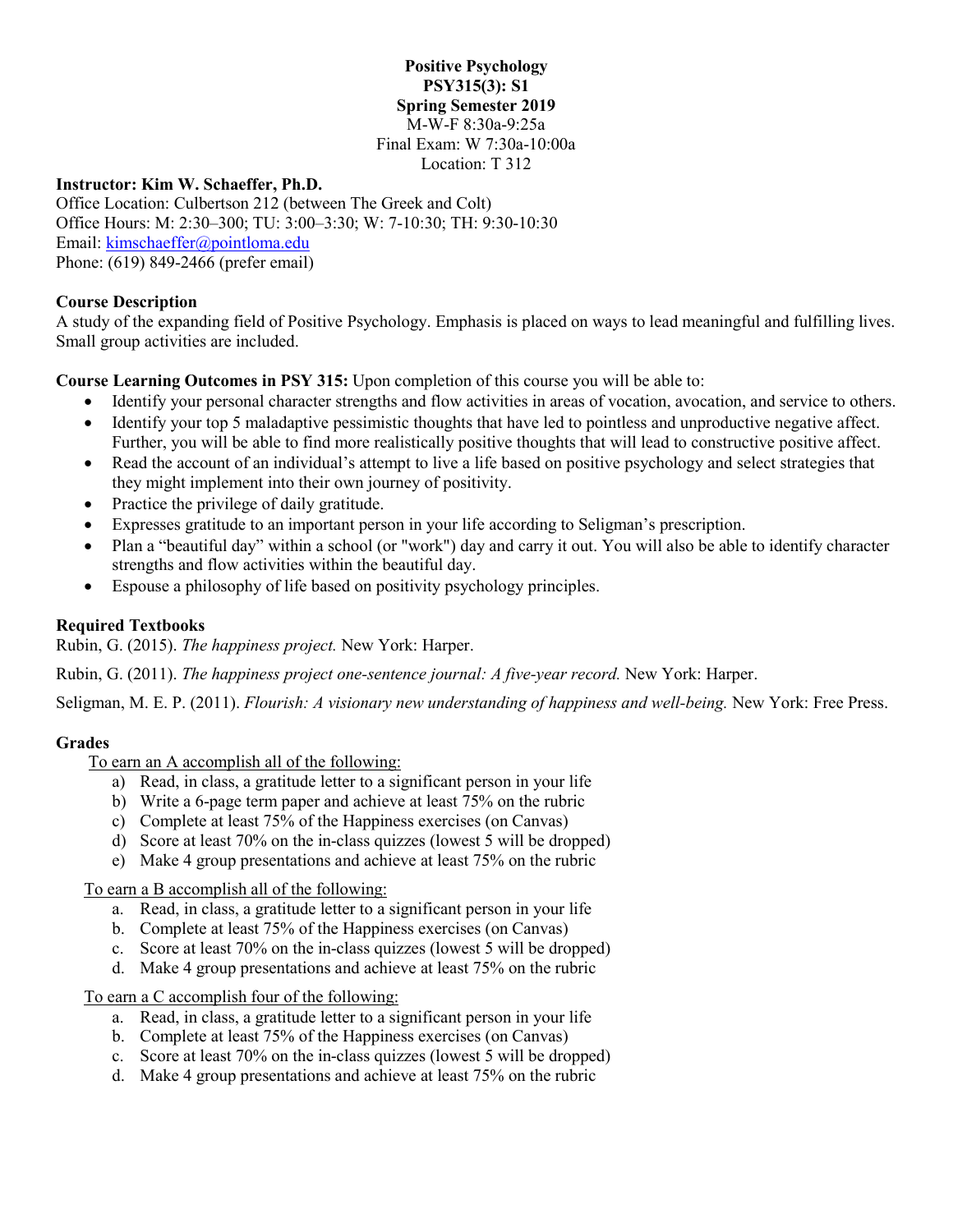To earn a D accomplish three of the following:

- a. Read, in class, a gratitude letter to a significant person in your life
- b. Complete a self-monitoring change project and achieve at least 75% on the rubric
- c. Complete at least 75% of the Happiness exercises (on Canvas)
- d. Score at least 70% on the in-class quizzes (lowest 5 will be dropped)
- e. Make 4 group presentations and achieve at least 75% on the rubric

## **Oral Presentations**

Students will be assigned to a team at the start of the semester. Each team will make 4 presentations. Each presenter will construct a 4 question multiple choice quiz that will be administered before the presentation. Each presentation team will have at least three 4S application exercises (see below) following the presentation. On at least one of the application exercises groups must disagree with one another for the presenting team to receive full credit on that rubric.

# **4S Application Exercises**

4S application exercises are **s**ignificant problems that teams solve. Each team is given **s**pecific choices for the purpose of advancing to higher levels of analysis. All teams work on the **s**ame problem also for the purpose of advancing to higher levels of analysis. Finally, teams report their answer to the problem **s**imultaneously. This ensures that teams are not initially influenced by the other groups.

## **Incompletes and Late Assignments**

Incomplete and late assignments will not be accepted for credit.

# POSITIVITY OATH

"i Pledge to try as much as Possible to be realistically Positive and grateful this semester. further, i will be grateful not only for the big things but for the simPle things as well. when criticizing or temPting to criticize someone else or a situation, i will try my best to look at the situation or Person in a realistically Positive way. if i fail to do this and one of my classmates or Professor Points it out, i will be grateful as this feedback will helP me grow and become a more Positive and effective world citizen."

## **PLNU M**ission

To Teach ~ To Shape ~ To Send

Point Loma Nazarene University exists to provide higher education in a vital Christian community where minds are engaged and challenged, character is modeled and formed, and service is an expression of faith. Being of Wesleyan heritage, we strive to be a learning community where grace is foundational, truth is pursued, and holiness is a way of life.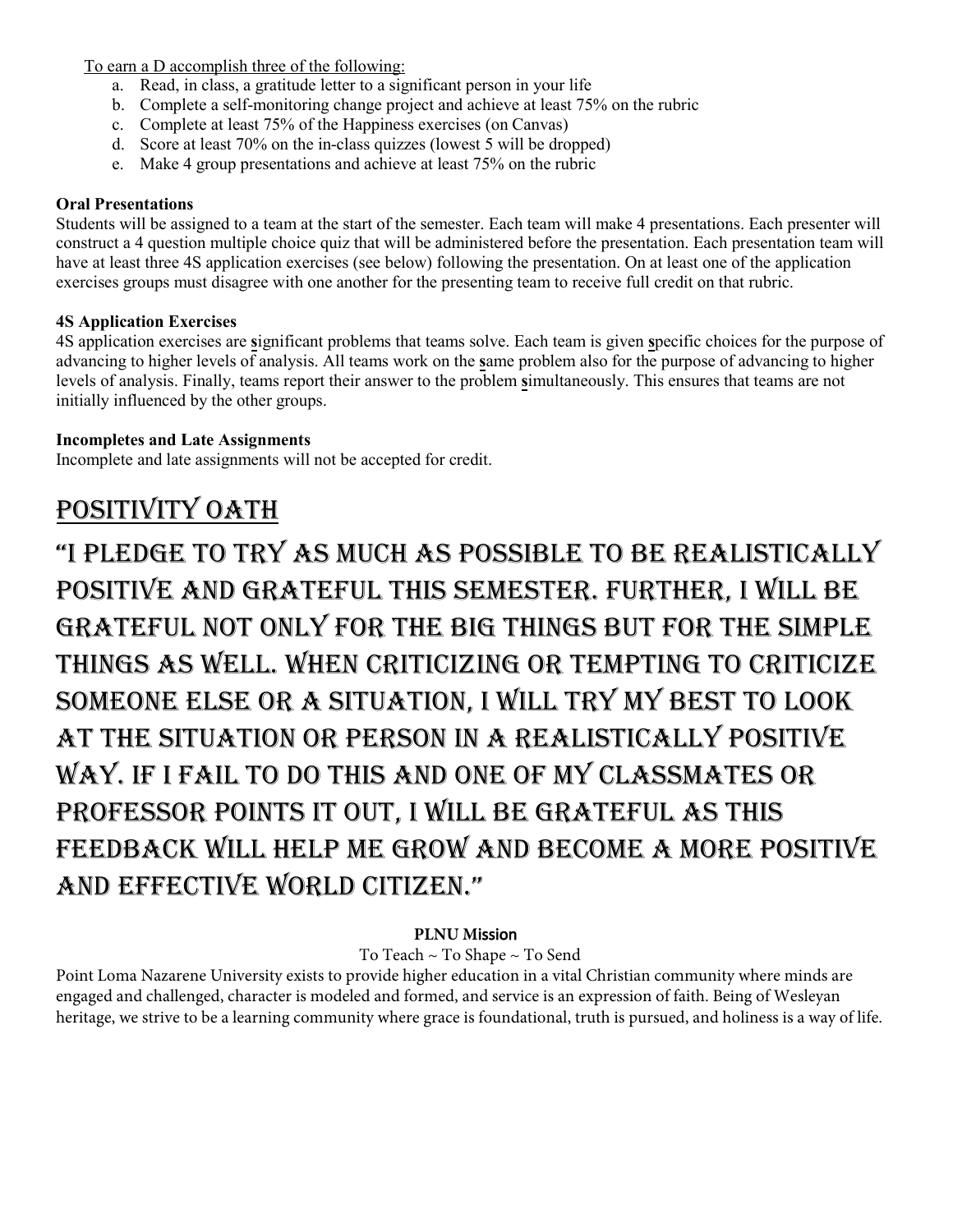# Schedule Spring 2019

| <b>MONDAY</b>                                 | WEDNESDAY                                | <b>FRIDAY</b>                                                                 |
|-----------------------------------------------|------------------------------------------|-------------------------------------------------------------------------------|
| 8-Jan                                         | 9-Jan                                    | $11$ -Jan                                                                     |
| Welcome!                                      |                                          | Exercise: VIA Survey of Character Strengths                                   |
| Let us be serious about Positivity            | Positivity Oath                          | authentichappiness.org                                                        |
| Let us check our ego and defensiveness at the | <b>Group Formation</b>                   | bring hard copy to class                                                      |
| door                                          | <b>Presentations Explained</b>           |                                                                               |
| Let us take the Positivity Oath               |                                          |                                                                               |
| 14-Jan                                        | $16$ -Jan                                | 18-Jan                                                                        |
| <b>Gratitude Monday</b>                       |                                          | <b>Fabulous Friday Proceduralizations</b>                                     |
| Rubin: January                                |                                          |                                                                               |
|                                               |                                          |                                                                               |
|                                               |                                          |                                                                               |
|                                               |                                          |                                                                               |
| $21$ -Jan                                     | 23-Jan                                   | 25-Jan                                                                        |
| Martin Luther King Jr. Day (No Classes)       | <b>Wonderful Wednesday Presentations</b> | <b>Fabulous Friday Proceduralizations</b><br>Recite Character Strengths (CSs) |
|                                               |                                          | Canvas Assignment                                                             |
|                                               |                                          | <b>CSs Lifetime</b>                                                           |
|                                               |                                          |                                                                               |
| 28-Jan                                        | 30-Jan                                   | 1-Feb                                                                         |
| <b>Gratitude Monday</b>                       | <b>Wonderful Wednesday Presentations</b> | <b>Fabulous Friday Proceduralizations</b>                                     |
|                                               |                                          | Recite Character Strengths (CSs)                                              |
| Rubin: February (+ Canvas mini)               |                                          | Canvas Assignment                                                             |
|                                               |                                          | <b>CSs Past Week</b>                                                          |
|                                               |                                          |                                                                               |
| 4-Feb                                         | 6-Feb                                    | 8-Feb                                                                         |
| <b>Gratitude Monday</b>                       | <b>Wonderful Wednesday Presentations</b> | <b>Fabulous Friday Proceduralizations</b>                                     |
| Lecture: Flow Activities                      | Seligman: preface, ch 1                  | <b>Recite CSs</b>                                                             |
| Rubin: March (+ Canvas mini)                  |                                          | Canvas Assignment: Flow Activities<br>bring hard copy to class                |
|                                               |                                          |                                                                               |
| 11-Feb                                        | 13-Feb                                   | 15-Feb                                                                        |
| <b>Gratitude Monday</b>                       | <b>Wonderful Wednesday Presentations</b> | <b>Fabulous Friday Proceduralizations</b>                                     |
|                                               | Seligman: ch 2                           | <b>Excs: *Recite CSs and FAs</b>                                              |
| Rubin: April (+ Canvis mini)                  |                                          |                                                                               |
|                                               |                                          |                                                                               |
|                                               |                                          |                                                                               |
| 18-Feb                                        | 20-Feb                                   | 22-Feb                                                                        |
| <b>Gratitude Monday</b>                       | <b>Wonderful Wednesday Presentations</b> | <b>Fabulous Friday Proceduralizations</b>                                     |
|                                               | Seligman: ch 3                           | Excs: *Recite CSs and FAs                                                     |
| Rubin: May (+ Canvis mini)                    |                                          |                                                                               |
|                                               |                                          |                                                                               |
| 25-Feb                                        | 27-Feb                                   | 1-Mar                                                                         |
| <b>Gratitude Monday</b>                       | <b>Wonderful Wednesday Presentations</b> | <b>Fabulous Friday Proceduralizations</b>                                     |
| *Gratitude for course so far                  | Seligman: ch 4                           | <b>Take Home Assignemnt</b>                                                   |
|                                               |                                          |                                                                               |
| Rubin: June (+ Canvis mini)                   |                                          |                                                                               |
|                                               |                                          |                                                                               |
| 4-Mar                                         | 6-Mar                                    | 8-Mar                                                                         |
| <b>Spring Break (No Class)</b>                | <b>Spring Break (No Class)</b>           | <b>Spring Break (No Class)</b>                                                |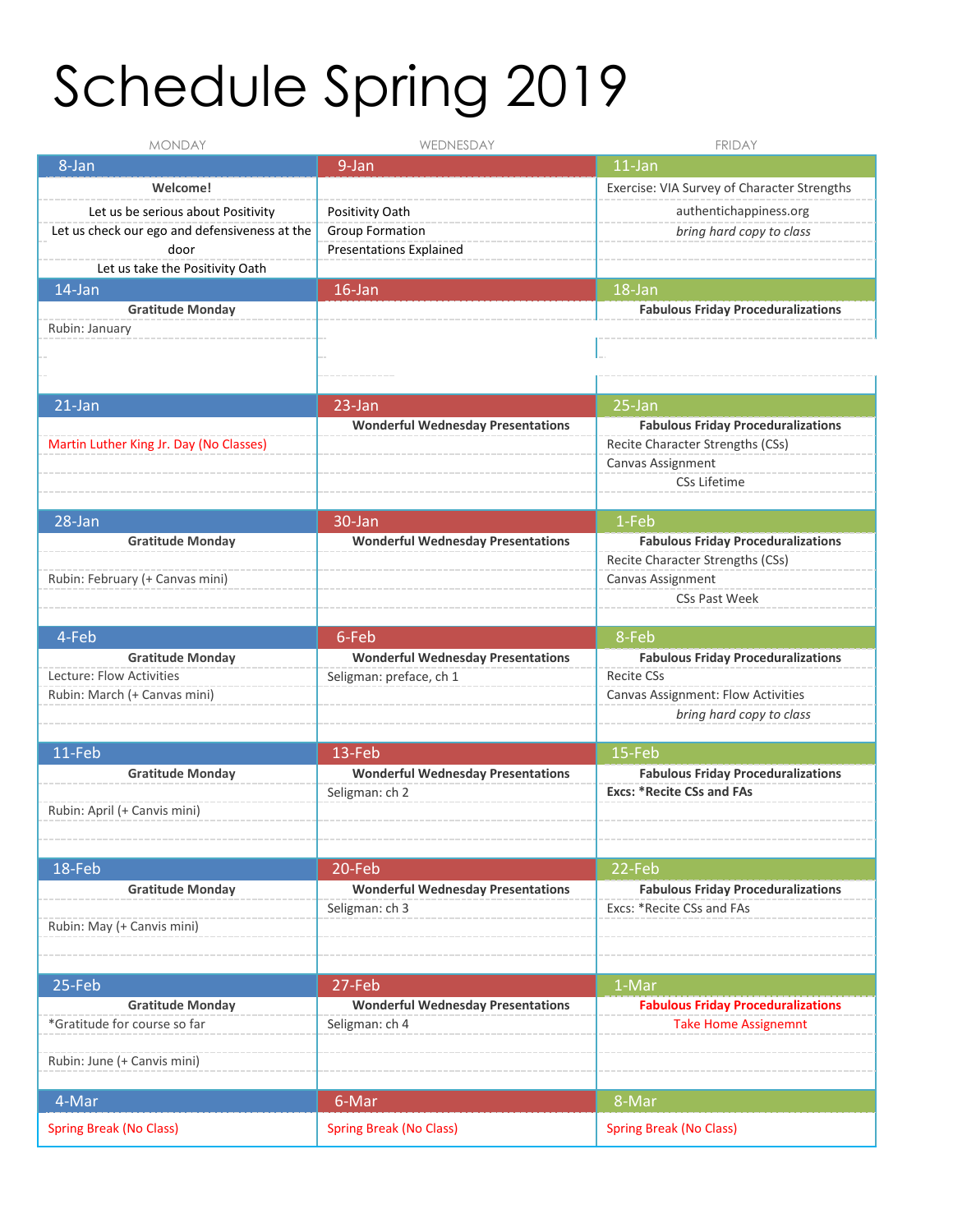| <b>MONDAY</b>                                          | WEDNESDAY                                                   | <b>FRIDAY</b>                                                            |
|--------------------------------------------------------|-------------------------------------------------------------|--------------------------------------------------------------------------|
| 11-Mar                                                 | 13-Mar                                                      | 15-Mar                                                                   |
| <b>Gratitude Monday</b><br>Rubin: July (+ Canvis mini) | <b>Wonderful Wednesday Presentations</b><br>Seligman: ch 5  | <b>Fabulous Friday Proceduralizations</b><br>Excs: *Recite CSs and FAs   |
| Lecture: ABCs                                          |                                                             |                                                                          |
| 18-Mar                                                 | 20-Mar                                                      | 22-Mar                                                                   |
| <b>Gratitude Monday</b>                                | <b>Wonderful Wednesday Presentations</b><br>Seligman: ch 6  | <b>Fabulous Friday Proceduralizations</b>                                |
| Rubin: August (+ Canvis mini)                          | <b>TBA</b>                                                  |                                                                          |
| 25-Mar                                                 | 27-Mar                                                      | 29-Mar                                                                   |
| <b>Gratitude Monday</b>                                | <b>Wonderful Wednesday Presentations</b><br>Seligman: ch 7  | <b>Fabulous Friday Proceduralizations</b>                                |
| Rubin: September (+ Canvis mini)                       |                                                             |                                                                          |
| 1-Apr                                                  | 3-Apr                                                       | 5-Apr                                                                    |
| <b>Gratitude Monday</b>                                | <b>Wonderful Wednesday Presentations</b>                    | <b>Fabulous Friday Proceduralizations</b>                                |
| Rubin: October (+ Canvis mini)                         | Seligman: ch 8                                              | Excs: *Recite CSs and FAs                                                |
| 8-Apr                                                  | 10-Apr                                                      | 12-Apr                                                                   |
| <b>Gratitude Monday</b>                                | <b>Wonderful Wednesday Presentations</b>                    | <b>Fabulous Friday Proceduralizations</b>                                |
| Rubin: November (+ Canvis mini)                        | Seligman: ch 9                                              | <b>SMCP Presentations</b>                                                |
|                                                        |                                                             |                                                                          |
| 15-Apr                                                 | 17-Apr                                                      | 19-Apr                                                                   |
| <b>Gratitude Monday</b><br><b>SMCP Presentations</b>   | <b>Wonderful Wednesday Presentations</b><br>Seligman: ch 10 | <b>Easter Recess (No Class)</b>                                          |
| Rubin: December (+ Canvis mini)                        |                                                             |                                                                          |
| 22-Apr                                                 | 24-Apr                                                      | 26-Apr                                                                   |
| <b>Easter Recess (No Class)</b>                        | <b>Wonderful Wednesday</b><br>Final Class Day               | <b>Fabulous Friday Proceduralizations</b><br><b>Take Home Assignment</b> |
| 29-Apr                                                 | 1-May                                                       | 3-May                                                                    |
| <b>Final Examinations (No Class)</b>                   | <b>Final Examinations (No Class)</b>                        | 730 - 1000 AM: Final Examination (Take Home)                             |
|                                                        |                                                             |                                                                          |